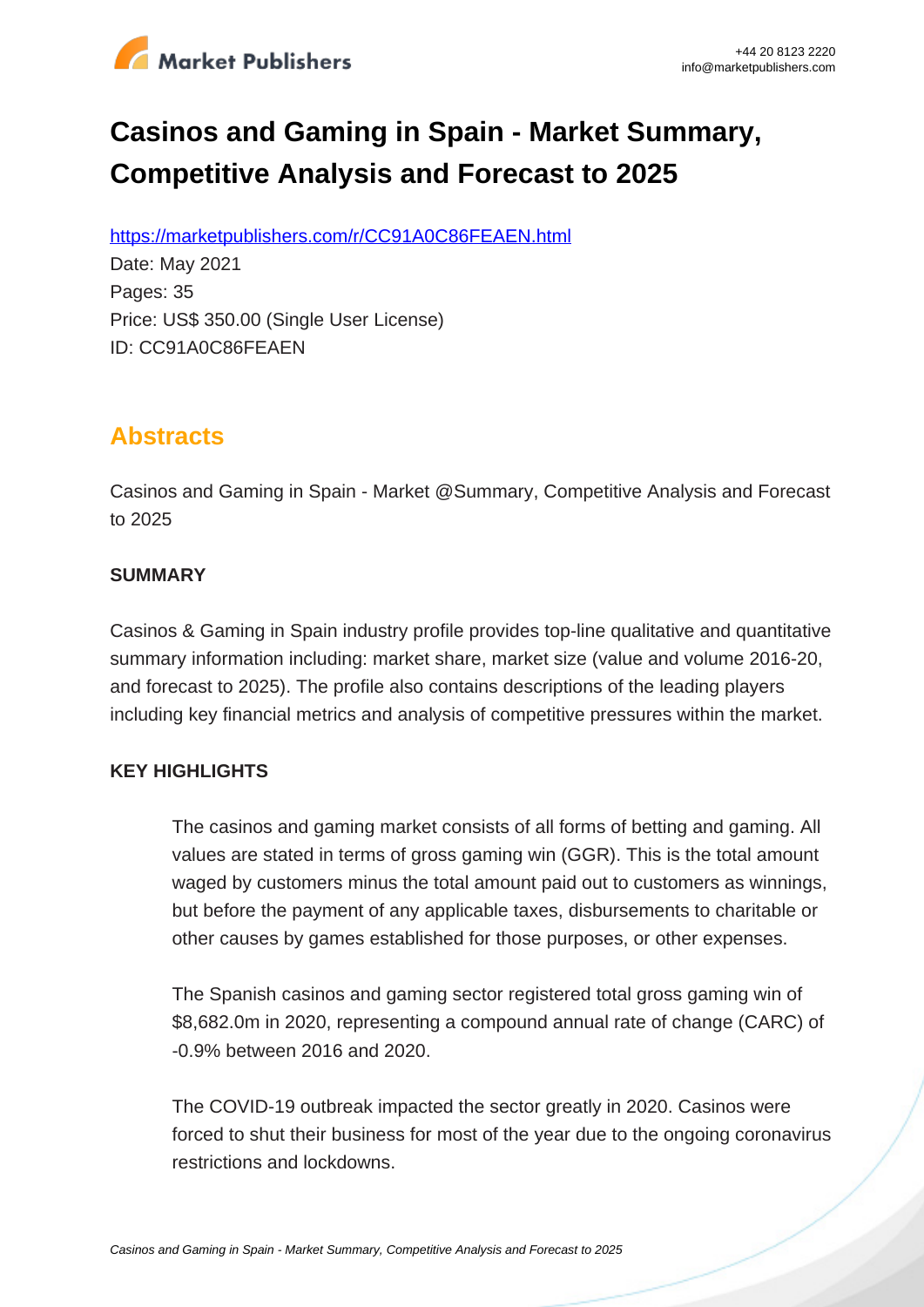

The COVID-19 pandemic has led to either the cancellation or postponement of a number of major sporting events globally, which has disrupted this stage of the supply chain significantly.

#### **SCOPE**

Save time carrying out entry-level research by identifying the size, growth, major segments, and leading players in the casinos & gaming market in Spain

Use the Five Forces analysis to determine the competitive intensity and therefore attractiveness of the casinos & gaming market in Spain

Leading company profiles reveal details of key casinos & gaming market players' global operations and financial performance

Add weight to presentations and pitches by understanding the future growth prospects of the Spain casinos & gaming market with five year forecasts by both value and volume

#### **REASONS TO BUY**

What was the size of the Spain casinos & gaming market by value in 2020?

What will be the size of the Spain casinos & gaming market in 2025?

What factors are affecting the strength of competition in the Spain casinos & gaming market?

How has the market performed over the last five years?

Who are the top competitiors in Spain's casinos & gaming market?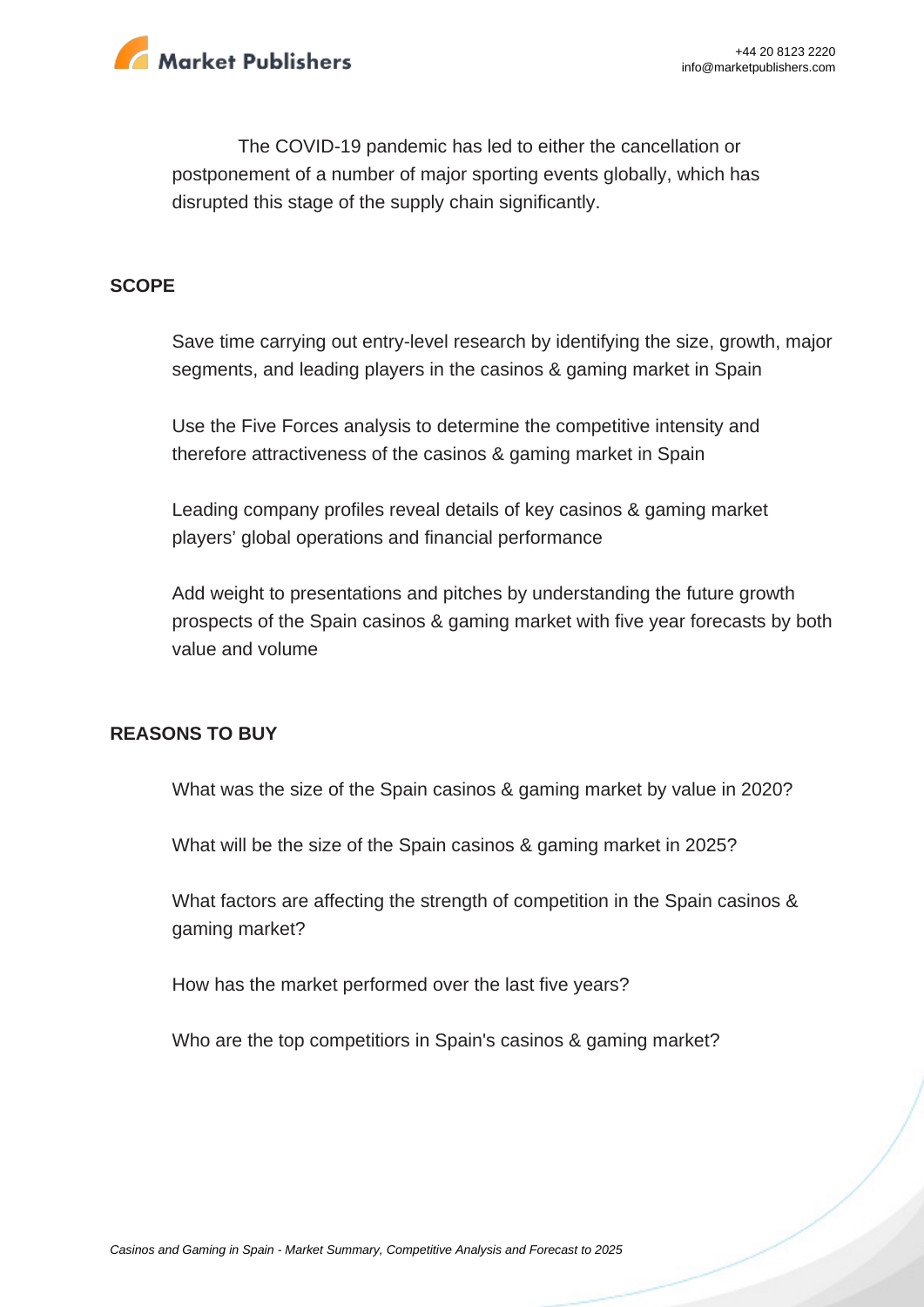

# **Contents**

#### **1 EXECUTIVE SUMMARY**

- 1.1. Market value
- 1.2. Market value forecast
- 1.3. Category segmentation
- 1.4. Geography segmentation
- 1.5. Market rivalry
- 1.6. Competitive Landscape

#### **2 MARKET OVERVIEW**

- 2.1. Market definition
- 2.2. Market analysis

#### **3 MARKET DATA**

3.1. Market value

#### **4 MARKET SEGMENTATION**

- 4.1. Category segmentation
- 4.2. Geography segmentation

#### **5 MARKET OUTLOOK**

5.1. Market value forecast

#### **6 FIVE FORCES ANALYSIS**

- 6.1. Summary
- 6.2. Buyer power
- 6.3. Supplier power
- 6.4. New entrants
- 6.5. Threat of substitutes
- 6.6. Degree of rivalry

### **7 COMPETITIVE LANDSCAPE**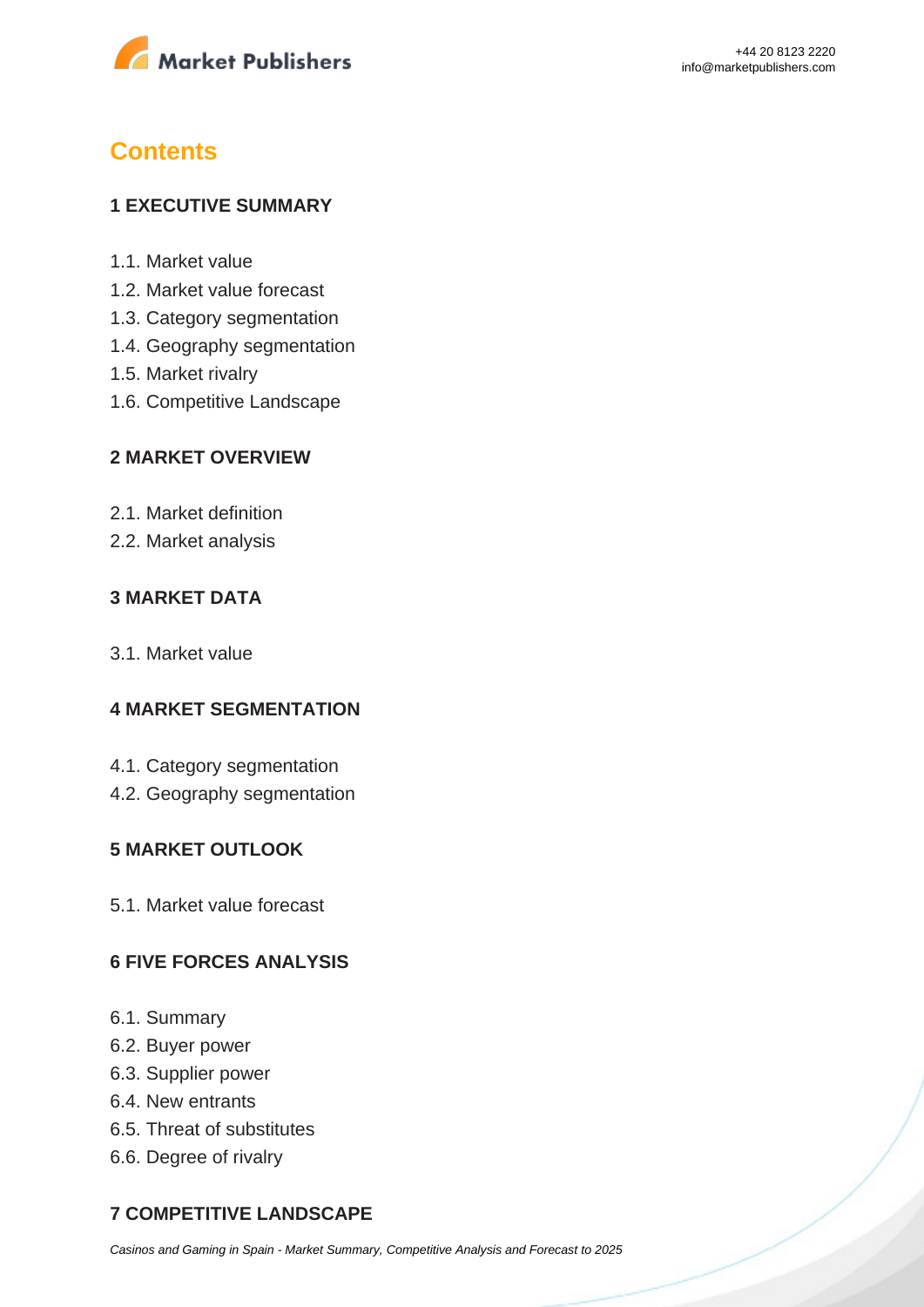

- 7.1. Who are the leading players?
- 7.2. What strategies do the leading players follow?
- 7.3. What has been the recent M&A activity?

#### **8 COMPANY PROFILES**

- 8.1. Codere S.A.
- 8.2. William Hill PLC

#### **9 MACROECONOMIC INDICATORS**

9.1. Country data

#### **10 APPENDIX**

- 10.1. Methodology
- 10.2. Industry associations
- 10.3. Related MarketLine research
- 10.4. About MarketLine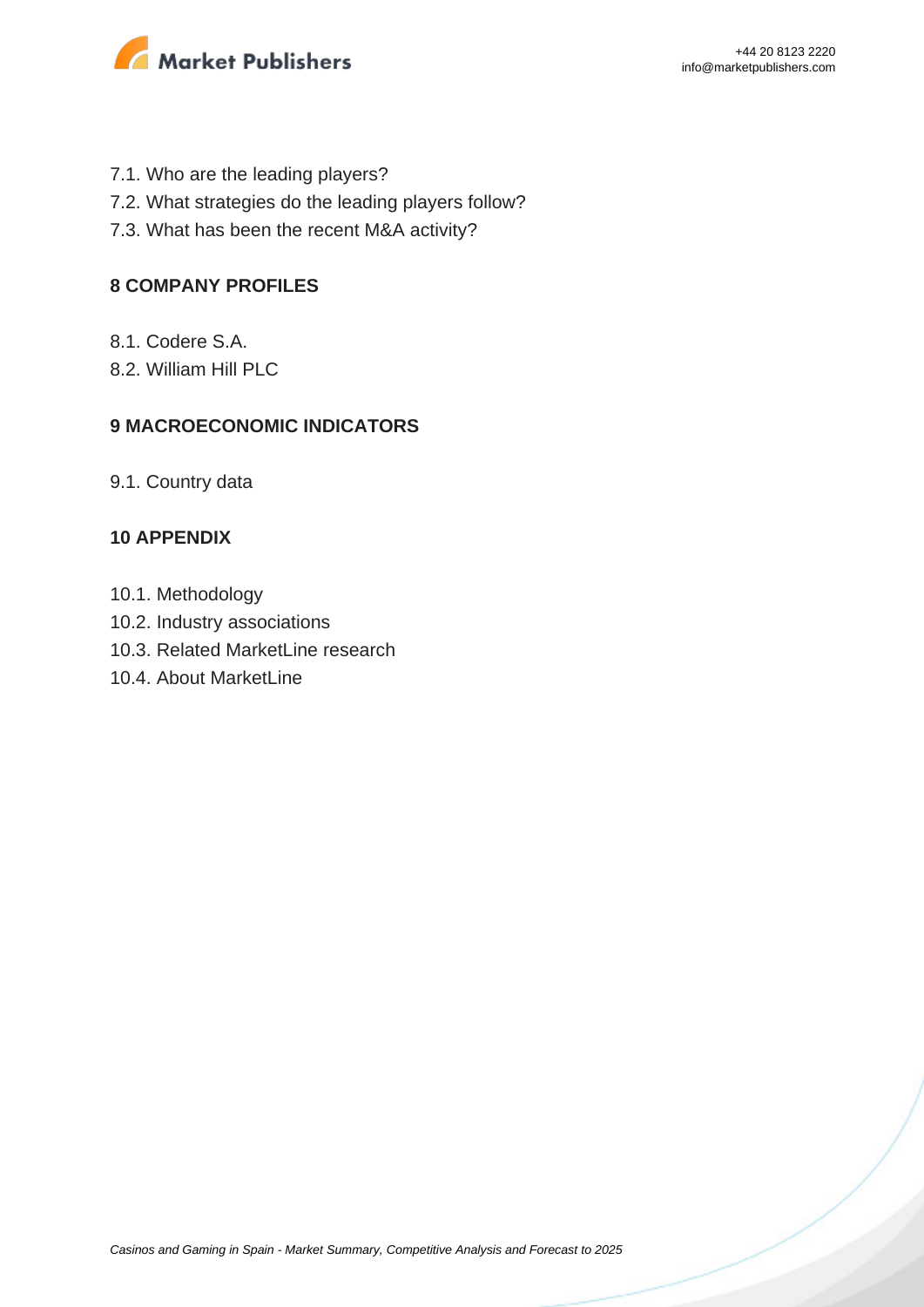

## **List Of Tables**

#### **LIST OF TABLES**

Table 1: Spain casinos & gaming sector value: \$ million, 2016-20 Table 2: Spain casinos & gaming sector category segmentation: \$ million, 2020 Table 3: Spain casinos & gaming sector geography segmentation: \$ million, 2020 Table 4: Spain casinos & gaming sector value forecast: \$ million, 2020-25 Table 5: Codere S.A.: key facts Table 6: Codere S.A.: Annual Financial Ratios Table 7: Codere S.A.: Key Employees Table 8: William Hill PLC: key facts Table 9: William Hill PLC: Annual Financial Ratios Table 10: William Hill PLC: Key Employees Table 11: Spain size of population (million), 2016-20 Table 12: Spain gdp (constant 2005 prices, \$ billion), 2016-20 Table 13: Spain gdp (current prices, \$ billion), 2016-20 Table 14: Spain inflation, 2016-20 Table 15: Spain consumer price index (absolute), 2016-20 Table 16: Spain exchange rate, 2016-20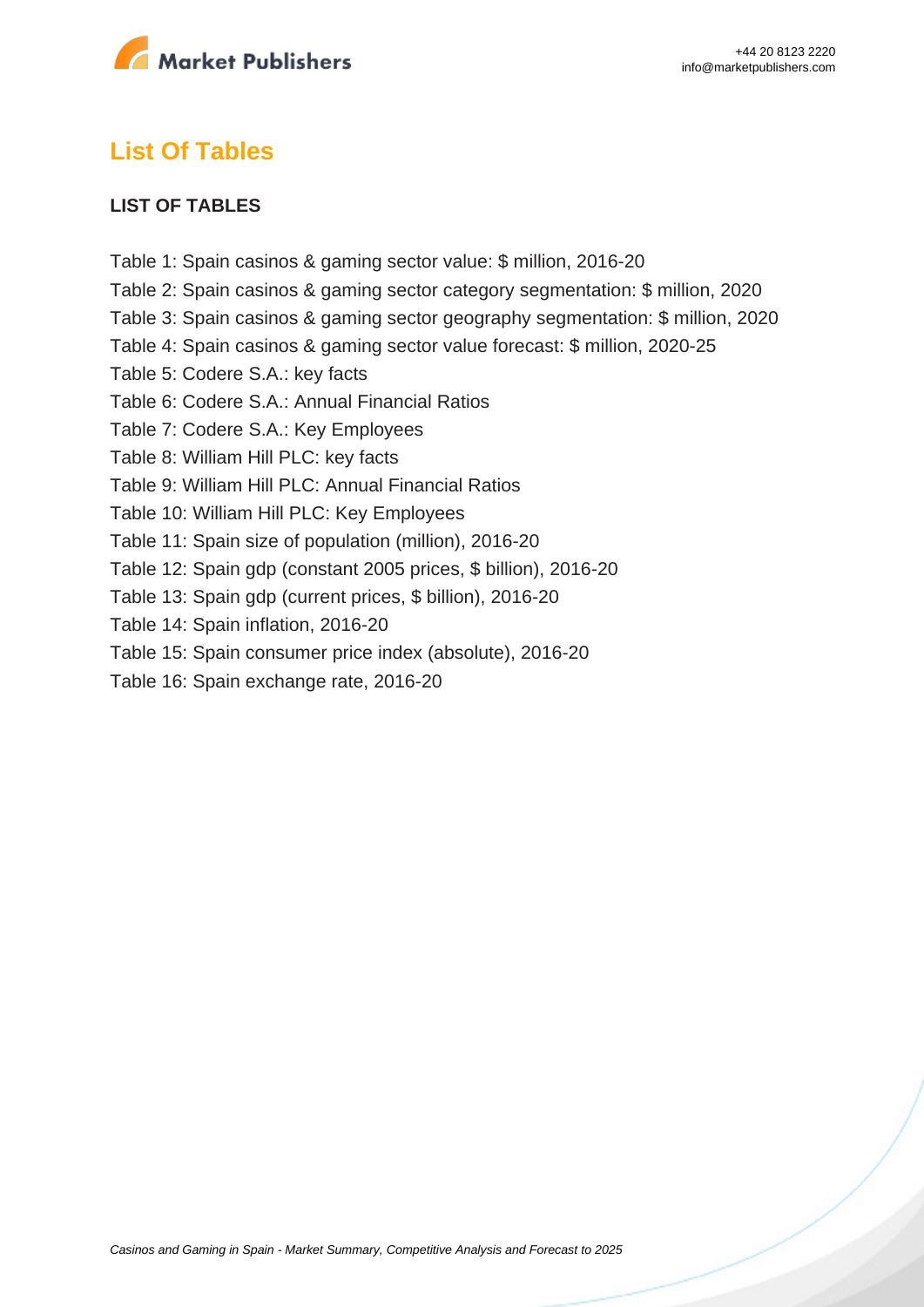

# **List Of Figures**

#### **LIST OF FIGURES**

Figure 1: Spain casinos & gaming sector value: \$ million, 2016-20

Figure 2: Spain casinos & gaming sector category segmentation: % share, by value, 2020

Figure 3: Spain casinos & gaming sector geography segmentation: % share, by value, 2020

Figure 4: Spain casinos & gaming sector value forecast: \$ million, 2020-25

Figure 5: Forces driving competition in the casinos & gaming sector in Spain, 2020

Figure 6: Drivers of buyer power in the casinos & gaming sector in Spain, 2020

Figure 7: Drivers of supplier power in the casinos & gaming sector in Spain, 2020

Figure 8: Factors influencing the likelihood of new entrants in the casinos & gaming sector in Spain, 2020

Figure 9: Factors influencing the threat of substitutes in the casinos & gaming sector in Spain, 2020

Figure 10: Drivers of degree of rivalry in the casinos & gaming sector in Spain, 2020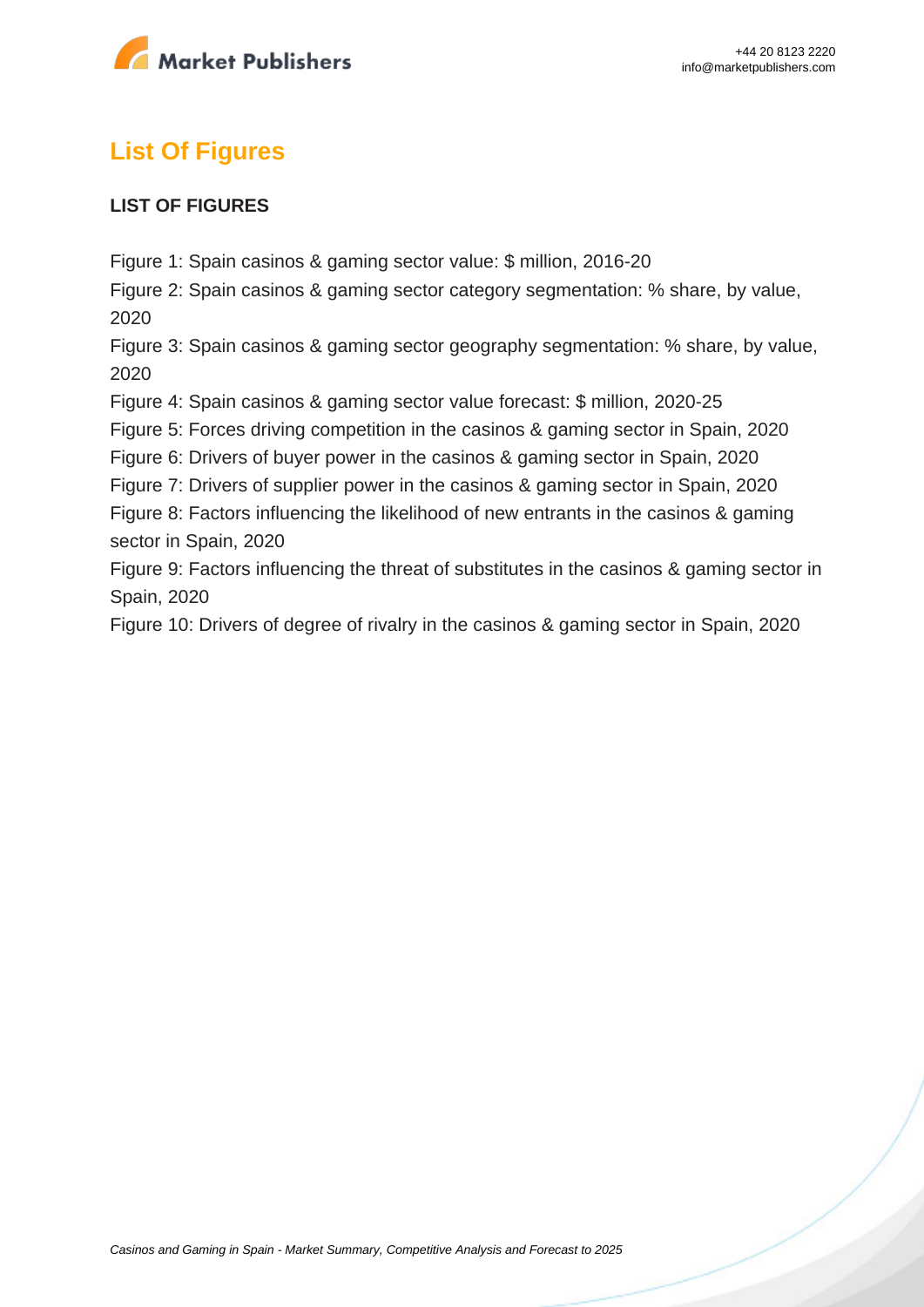

### I would like to order

Product name: Casinos and Gaming in Spain - Market Summary, Competitive Analysis and Forecast to 2025

Product link: [https://marketpublishers.com/r/CC91A0C86FEAEN.html](https://marketpublishers.com/report/media-entertainment/casino-gaming/casinos-n-gaming-in-spain-market-summary-competitive-analysis-n-forecast-to-2025.html)

Price: US\$ 350.00 (Single User License / Electronic Delivery) If you want to order Corporate License or Hard Copy, please, contact our Customer Service: [info@marketpublishers.com](mailto:info@marketpublishers.com)

### Payment

To pay by Credit Card (Visa, MasterCard, American Express, PayPal), please, click button on product page [https://marketpublishers.com/r/CC91A0C86FEAEN.html](https://marketpublishers.com/report/media-entertainment/casino-gaming/casinos-n-gaming-in-spain-market-summary-competitive-analysis-n-forecast-to-2025.html)

To pay by Wire Transfer, please, fill in your contact details in the form below:

First name: Last name: Email: Company: Address: City: Zip code: Country: Tel: Fax: Your message:

\*\*All fields are required

Custumer signature

Please, note that by ordering from marketpublishers.com you are agreeing to our Terms & Conditions at<https://marketpublishers.com/docs/terms.html>

To place an order via fax simply print this form, fill in the information below and fax the completed form to +44 20 7900 3970